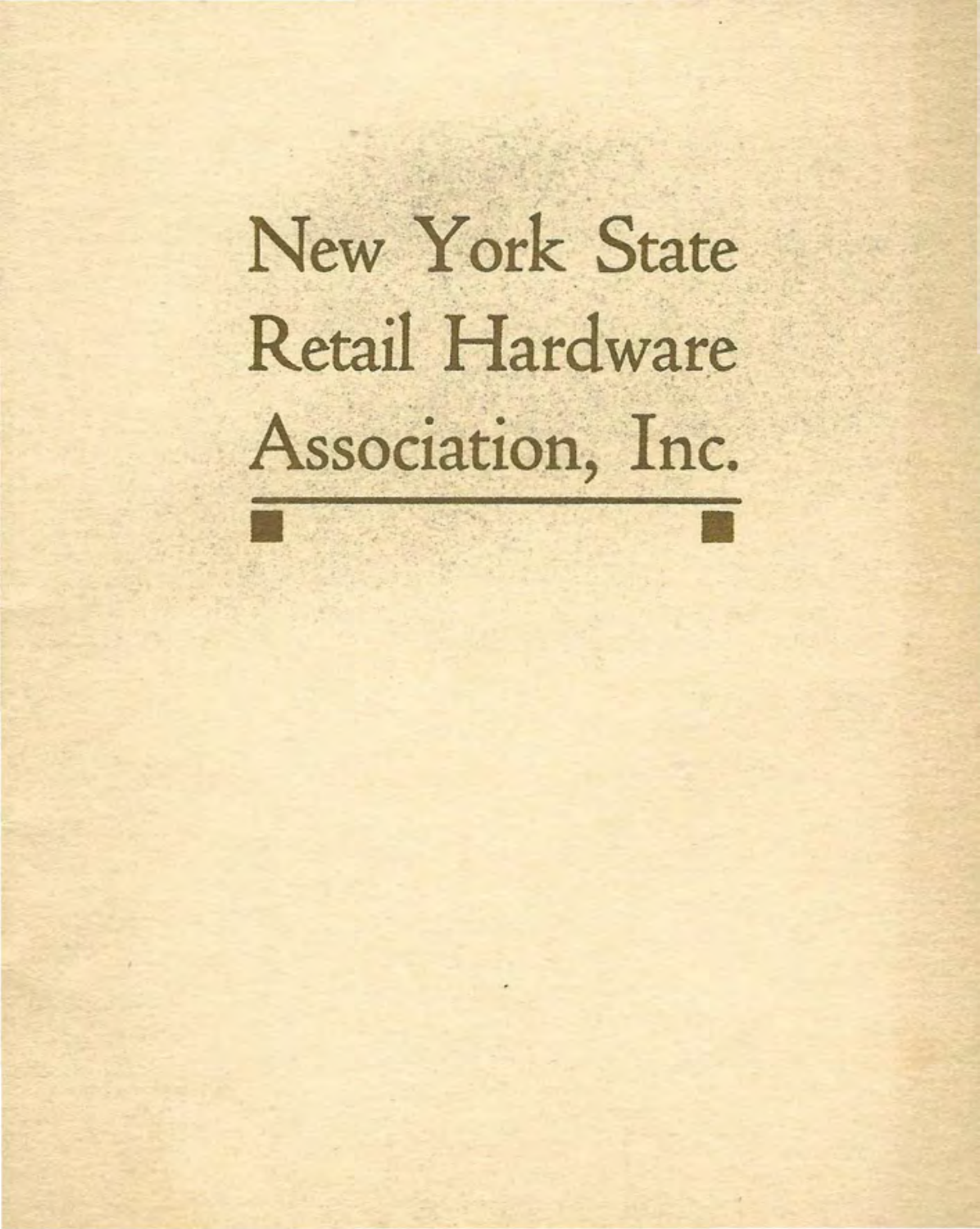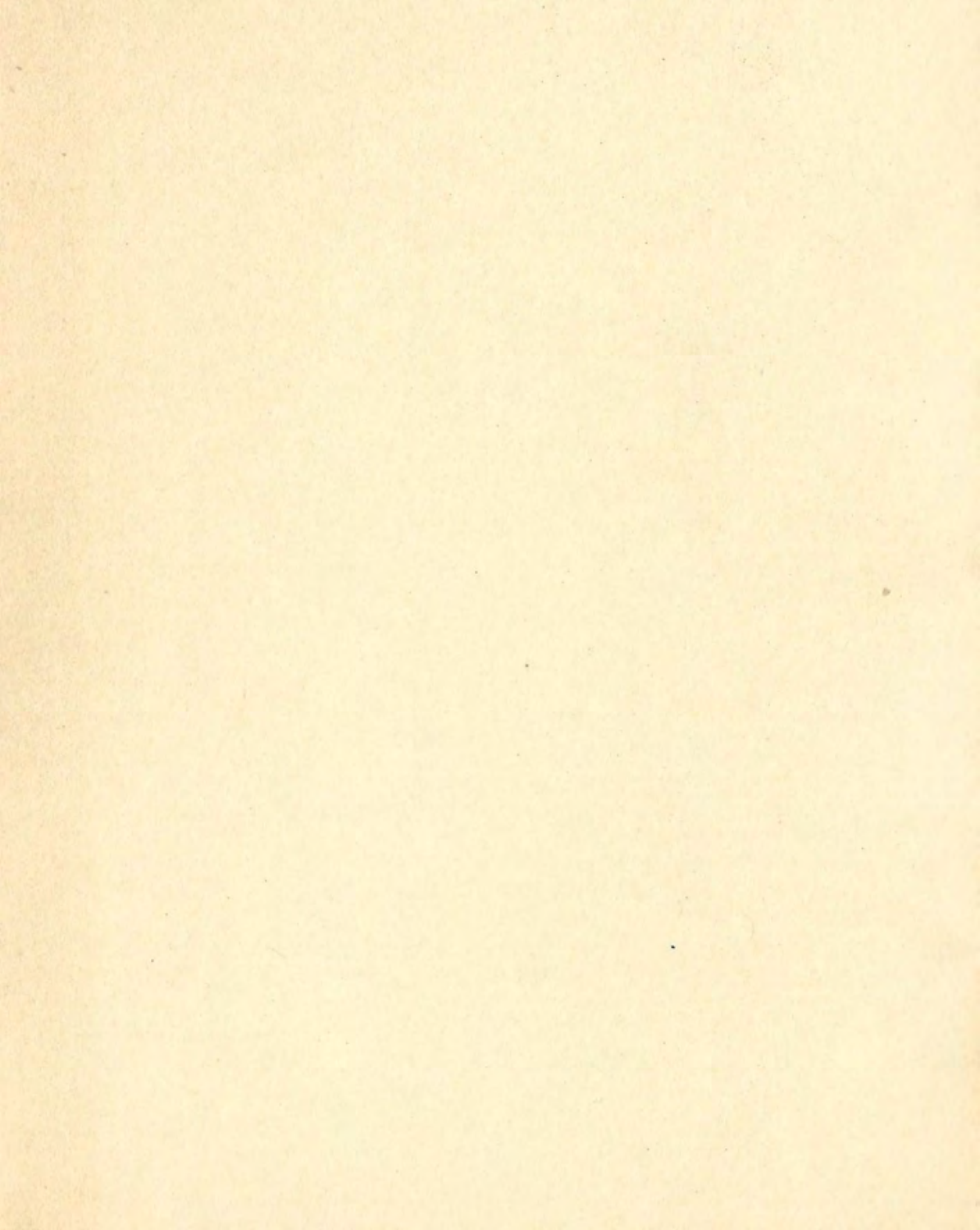# **Twenty-first Annual Banquet**

#### Powers Hotel . Rochester, N.Y.



Dancing **Cards** 

Thursday, February twenty-second Nineteen Hundred Twenty-Three Seven o'clock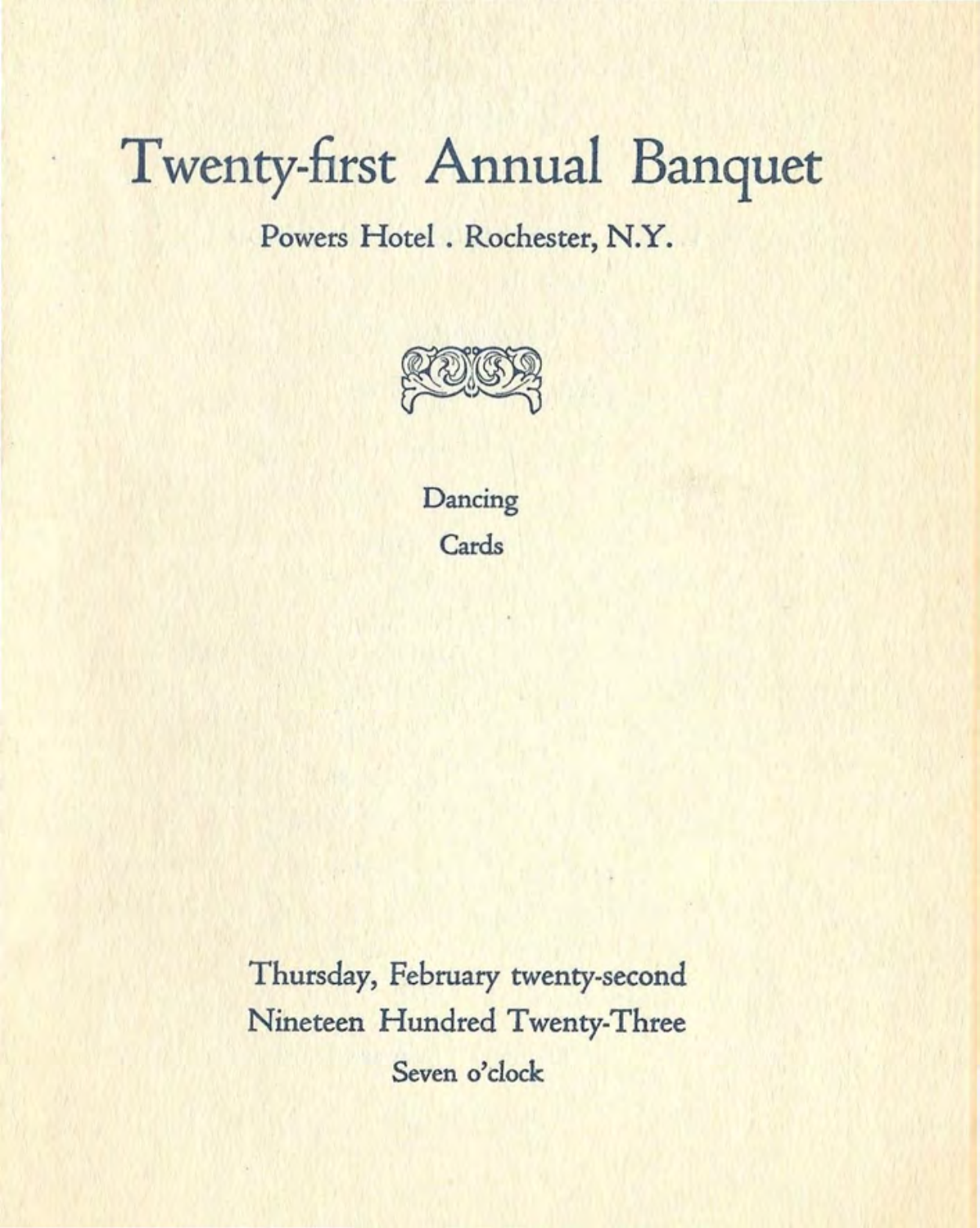## **Toasts**

Toastmaster, Fred D. Cribb, Canandaigua

Invocation

Rev. John D. Sullivan

#### Speaker

Horatio S. Earle **D**etroit

"Peptimistic Actomism"

#### Soloist

Miss Marjorie Dickson

Dancing after the speaking

Cards on Balcony

Damon's Orchestra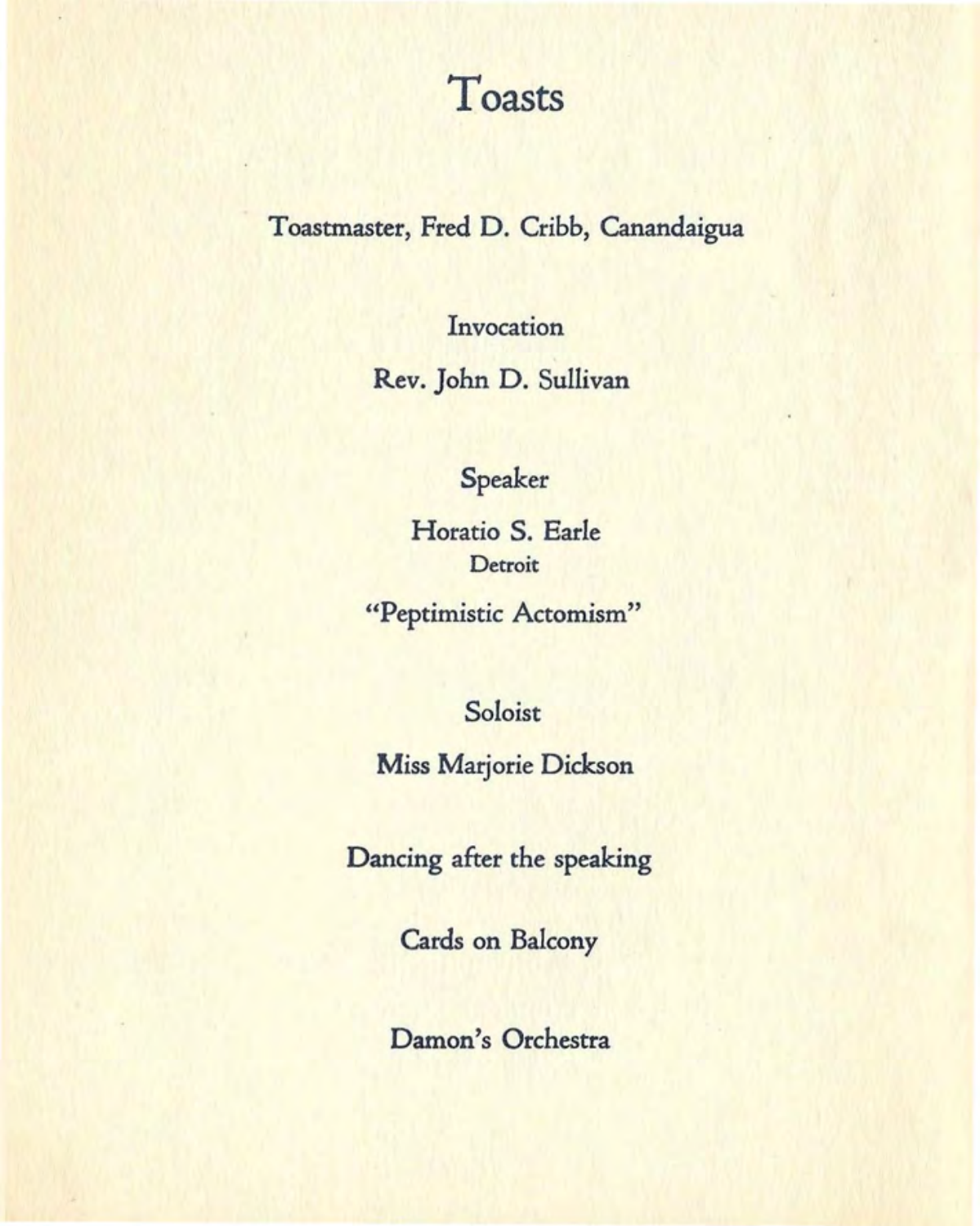### **Menu**

#### Fruit Cocktail

English Mock Turtle Soup

**Olives** 

Radishes Celery

Braised Sweetbreads Comtesse

Breast of Chicken a la Collett

Cauliflower au Gratin Dauphine Potatoes

Pan American Salad

Pistachio Ice Cream

Assorted Cakes

Demi Tasse

Cigarettes Cigars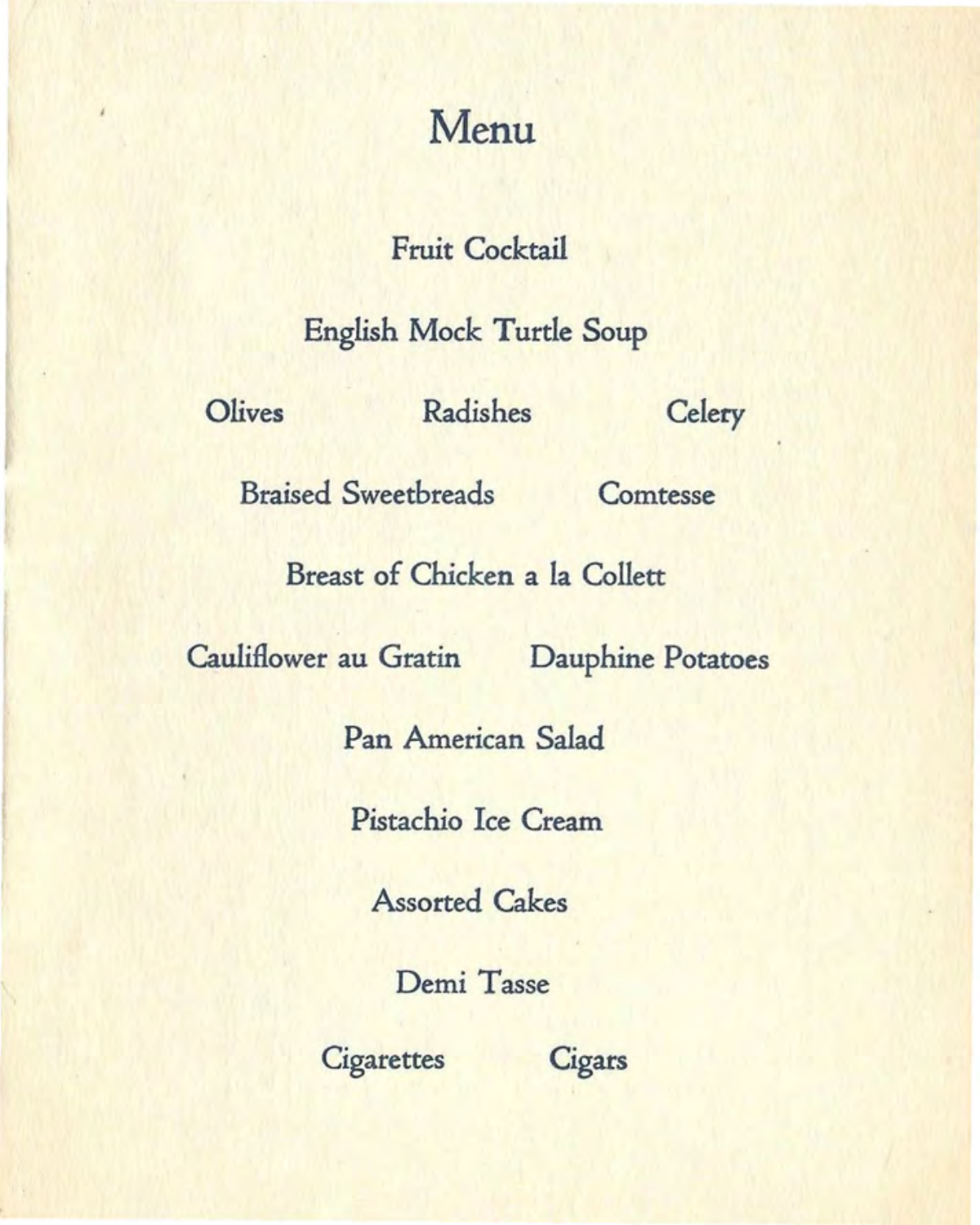# **Songs**

#### **Tuck Me to Sleep**

(Chorus)

Tuck me to sleep in my old 'Tucky home Cover me with Dixie skies and leave me there alone. Just let the sun kiss my cheeks ev'ry morn; Like the kissin' I've been missin' From my Mammy since I'm gone. I aint had a bit of rest Since I left my Mammy's nest, I can always rest the best in her Iovin' arms. Tuck me to sleep in my old 'Tucky home-Let me lay there, stay there, never no more to roam. (Copyright by Irving Berlin, Inc., 1586 Broadway, N. Y. C.)

#### **My Mammy**

Mammy, Mammy, The sun shines East, the sun shines West, But I've just learned where the sun shines best. Mammy, Mammy, My heart strings are tangled around Alabamy, l'se a-comin', sorry that I made you wait, I'se a-comin', hope and pray I'm not too late, Mammy, Mammy, . I'd walk a million miles for one of your smiles,

My Mammy.

(By permission Irving Berlin, Inc. Copyright 1920)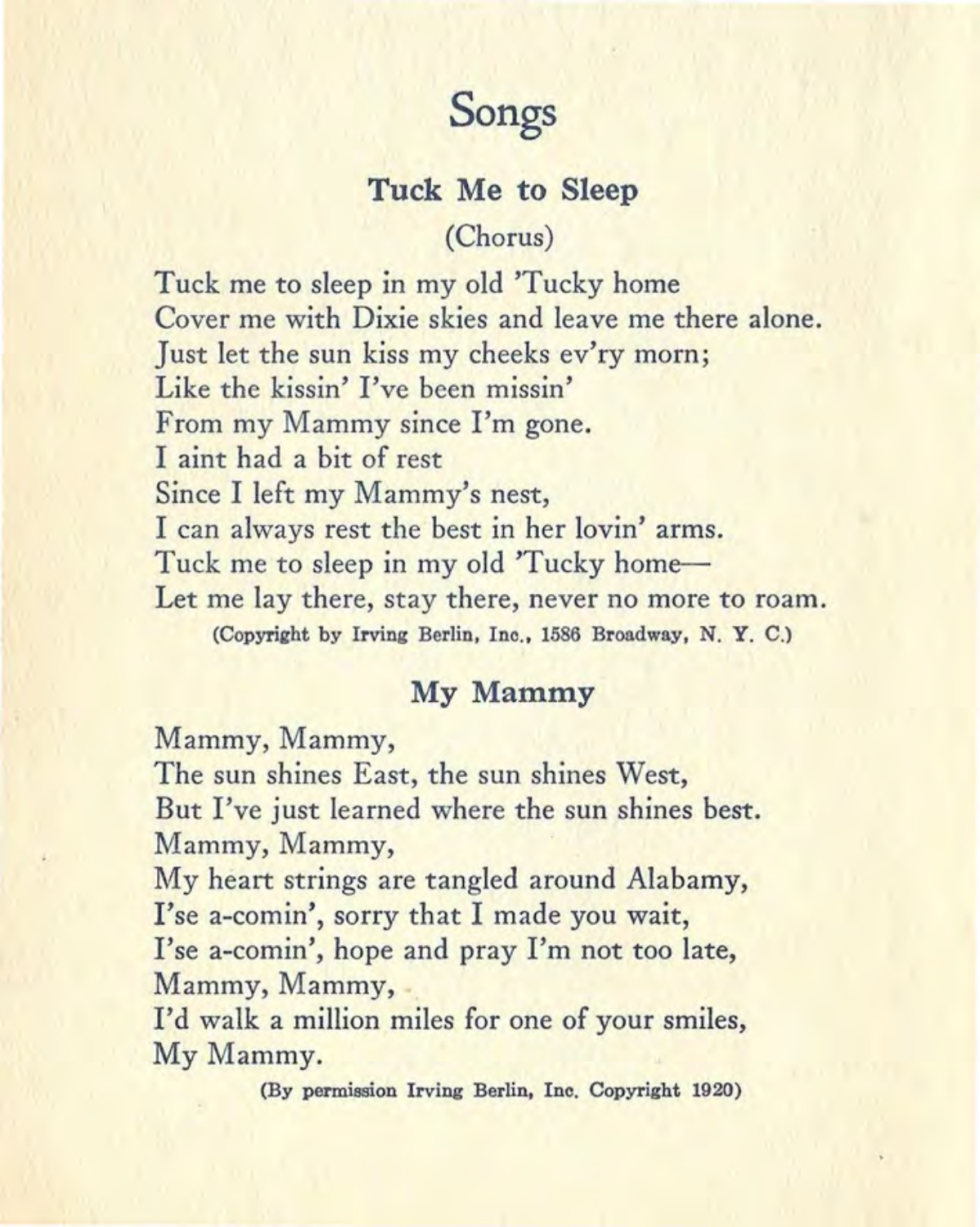

#### **Peggy O'Neil**

If her eyes are blue as skies, That's Peggy O'Neil, If she's smiling all the while, That's Peggy O'Neil, If she walks like a sly little rogue, If she talks with a cute little brogue, Sweet personality full of rascality, That's Peggy O'Neil.

#### **Leave Me With a Smile**

Tho' it's time for parting, and my tears are starting, Leave me with a smile; Tho' your heart may cry, dear, when you say goodbye, dear, Leave me with a smile. Maybe it's forever, so—while we're together For a little while-Fold me like a flower for one little hour And leave me with a smile.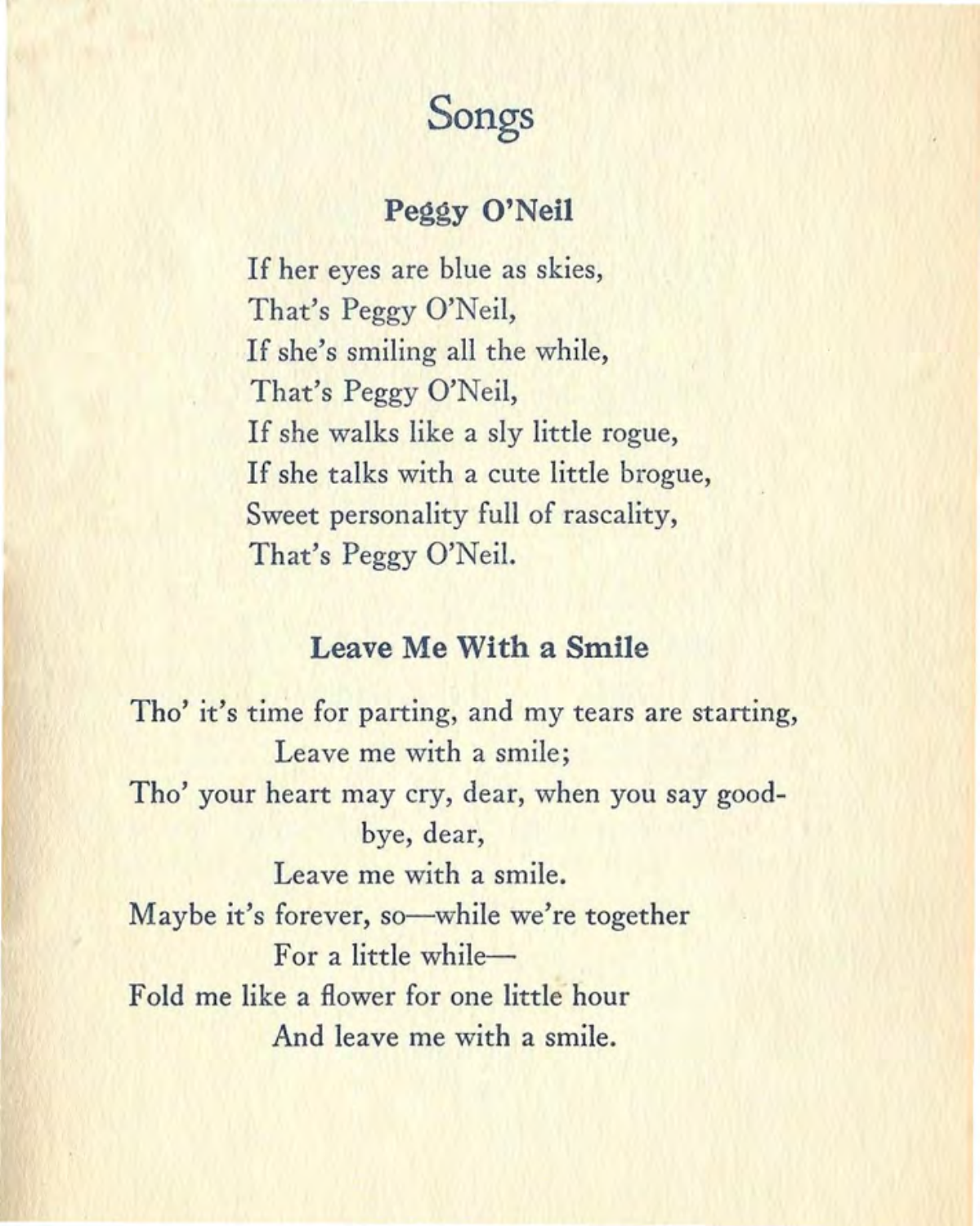Songs

#### · Dear Old Pal Of Mine

Oh, how I want you, Dear old pal of mine, Each night and day I pray you're always mine. Sweetheart, may God bless you, Angel hands caress you, While sweet dreams rest you, Dear old pal of mine.

#### Three O'clock In The Morning

It's Three O'clock In the Morning, We've danced the whole night thru, And day-light soon will be dawning, Just one more waltz with you. That melody so entrancing, Seems to be made for us two, I could just keep right on dancing Forever dear with you.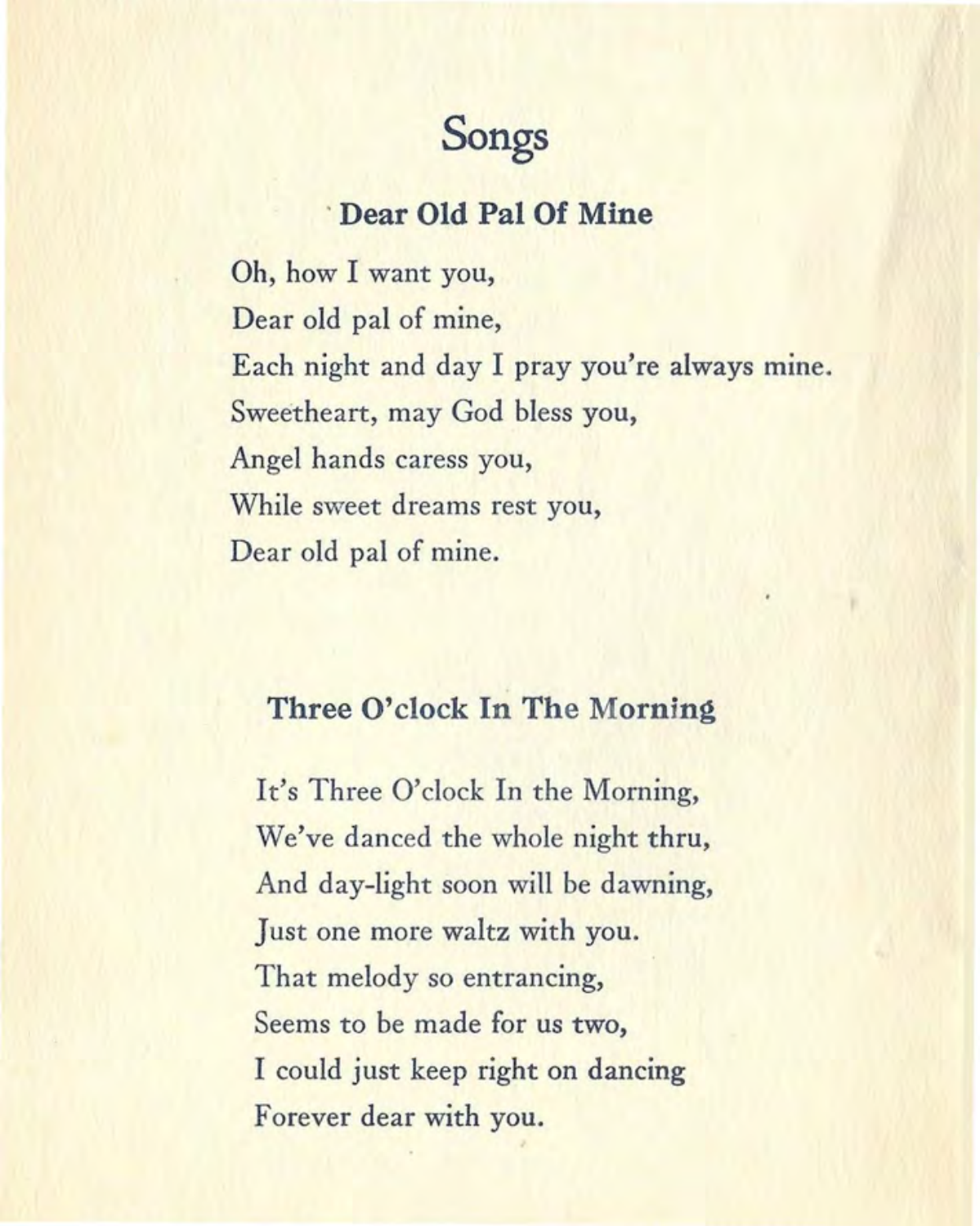**Songs** 

#### **Swanee River Moon**

Swanee River Moon, Swanee River Moon, Shining on my cabin door, I'M forever dreaming while you're brightly beaming, Every night I need you more, I'm lonely; Shine out bright to-night with your silv'ry light, For my love is coming soon; On the Swanee Shore we'll stroll once more, Dreamy Swanee River Moon.

#### **America**

My country, 'tis of thee, Sweet land of liberty, Of thee I sing; Land where our fathers died, Land of the Pilgrims' pride! From every mountain side Let freedom ring! Our fathers' God, to Thee, Author of Liberty To Thee we sing. Long may our Land be bright, With freedom's holy light, Protect us by thy might, Great God, our King.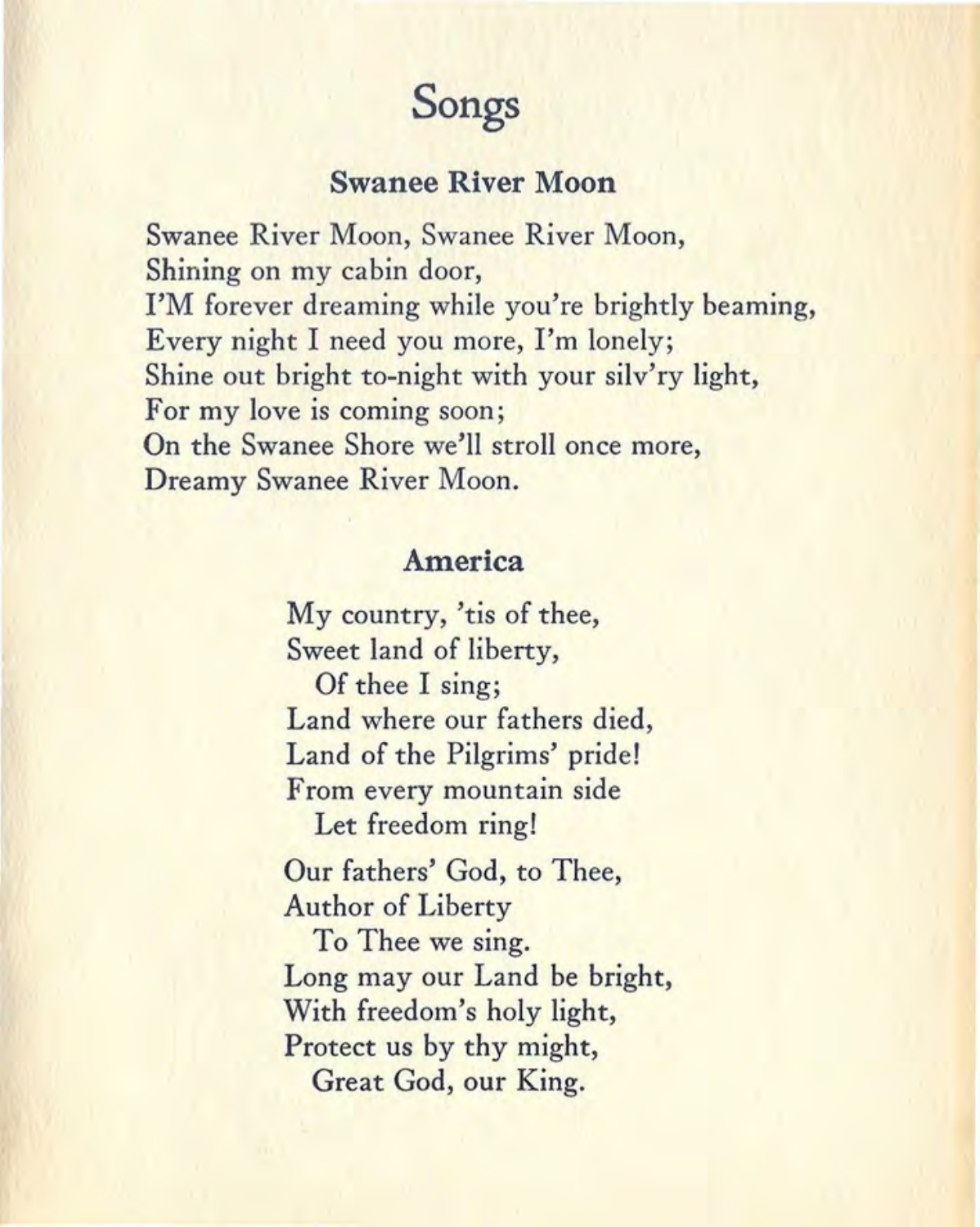Association Organized 1902 Incorporated 1908

#### Officers 1922

Henry C. Kelly, Canandaigua (Canandaigua de la President R. J. Atkinson, Brooklyn First Vice President A. E. Marshall, Lyons Second Vice President Frank E. Pelton, Herkimer . . . Treasurer John B. Foley, Syracuse . . . . Secretary

#### 1923 Convention Committee

Henry C. Kelly John A. Losee B. E. Martin John J. Snyder L. B. DuBois John B. Foley

The DuBois Press of Rochester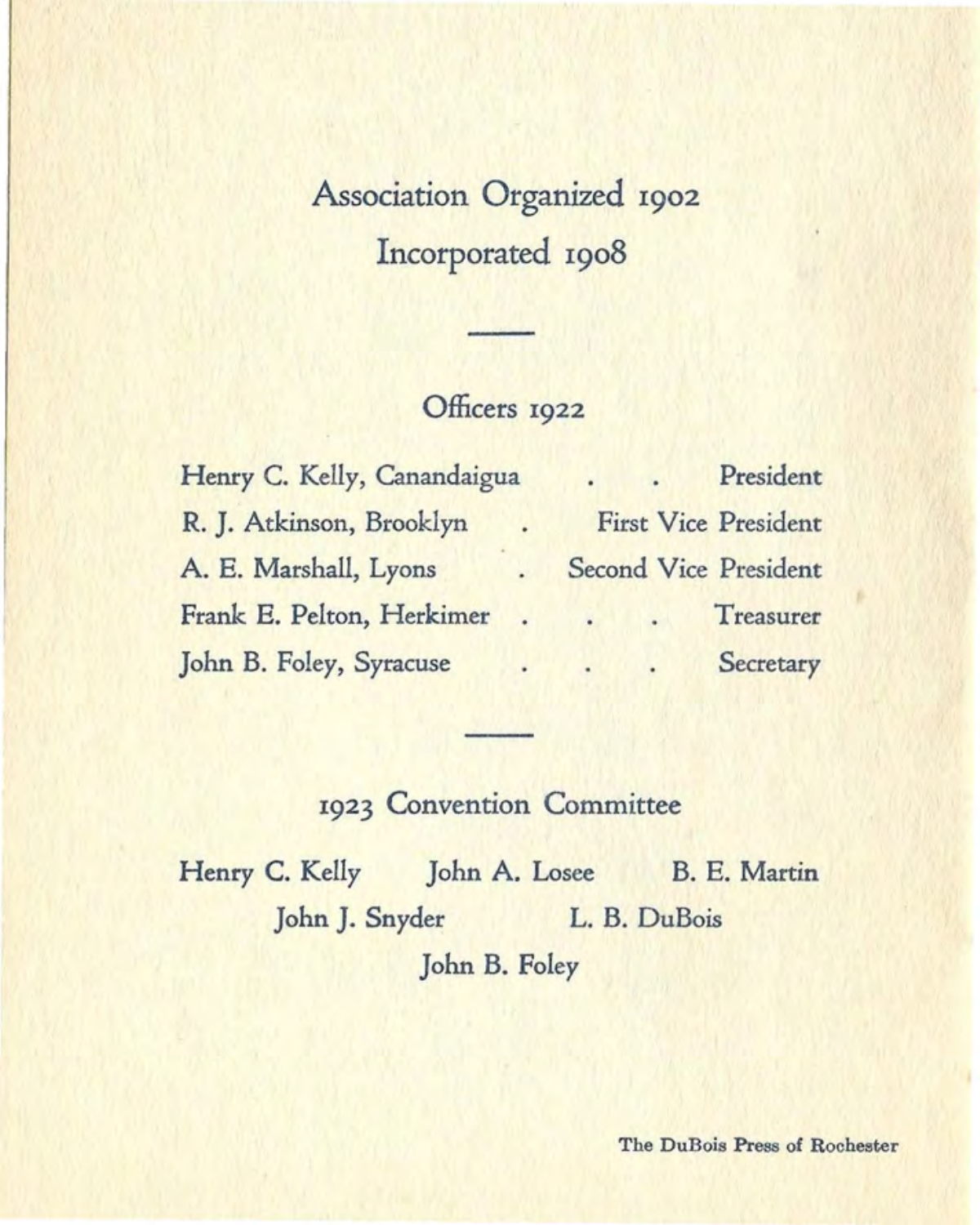